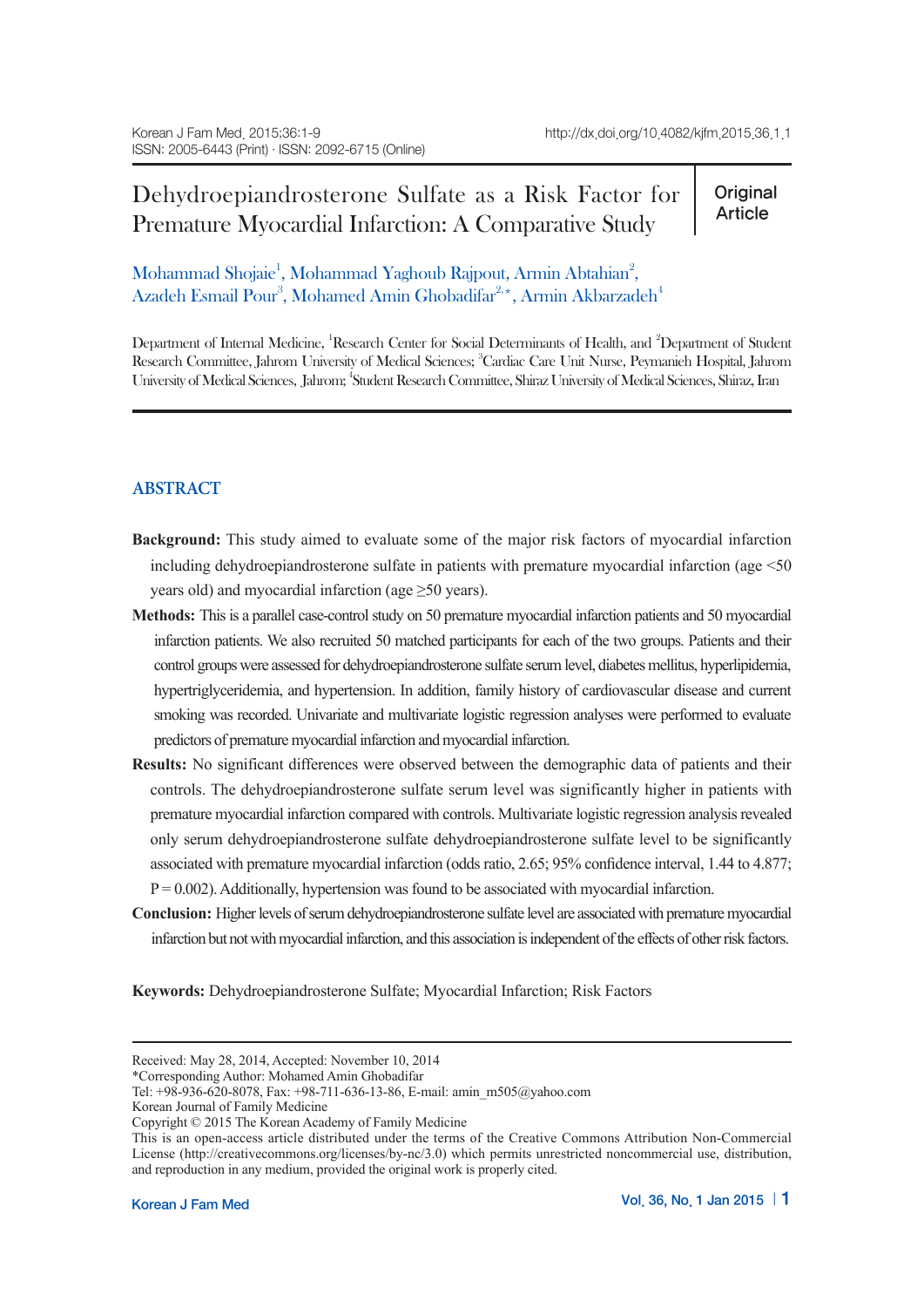Mohammad Shojaie, et al: Dehydroepiandrosterone Sulfate Level and Premature Myocardial Infarction

## **INTRODUCTION**

The incidence of myocardial infarction, the most common subtype of coronary artery disease, is on the rise in young adults.<sup>1)</sup> Previous studies have revealed that approximately 18% of acute myocardial infarction patients are  $\leq 50$  vears old, and this is referred to as premature myocardial infarction.<sup>2)</sup> These patients show a higher re-infarction rate, more occurrences of severe heart failure, and also a significantly higher mortality rate due to cardiovascular events at a young age.<sup>3)</sup>

It is believed that myocardial infarction risk factors, clinical features, and prognosis are different in young and older patients.<sup>4)</sup> Several investigations have shown that endogenous hormones play a remarkable etiological role in coronary artery disease. They can have a direct effect as an independent risk factor or an indirect effect via other coronary artery disease risk factors such as lipids and lipoproteins.<sup>5,6)</sup> Unbalanced levels of gonadal hormones such as testosterone, estrogen, and their precursor, dehydroepiandrosterone sulfate are considered responsible for premature myocardial infarction.

Previous studies have provided conflicting results about the effect of dehydroepiandrosterone sulfate on coronary artery disease. These studies have revealed either an inverse,<sup>7-11)</sup> null,<sup>12,13)</sup> or positive<sup>14,15)</sup> relationship between dehydroepiandrosterone sulfate levels and coronary artery disease. This comparative study investigates the role of dehydroepiandrosterone sulfate in both premature myocardial infarction and myocardial infarction of both sexes in the Iranian population.

#### **METHODS**

#### **1. Study Design**

The current study involved a comparative, descriptive, cross-sectional survey conducted in Peymanieh Hospital, affiliated with Jahrom University of Medical Sciences, from March 2011 to July 2012. We included 50 patients with premature myocardial infarction (<50 years) and 50 patients with myocardial infarction (>50 years). The myocardial infarction diagnosis was made based on two of the three World Health Organization criteria.<sup>16)</sup> We also included 100 participants as controls: 50 people <50 years old (control 1) and 50 people >50 years old (control 2). Control subjects were frequency matched for sex and age in the design stage. In order to avoid over fitting, other variables were controlled through regression methods.

Both the patient groups were recruited from the Peymanieh Hospital in Jahrom, and the control groups were randomly selected from the healthy participants of our parent study.<sup>17)</sup> Randomization was performed by a computer-based digital random generator. Of the healthy participants, only those with no history of coronary artery disease and no World Health Organization criterion for myocardial infarction were included in the analysis. According to the World Health Organization criteria, a cardiac troponin rise accompanied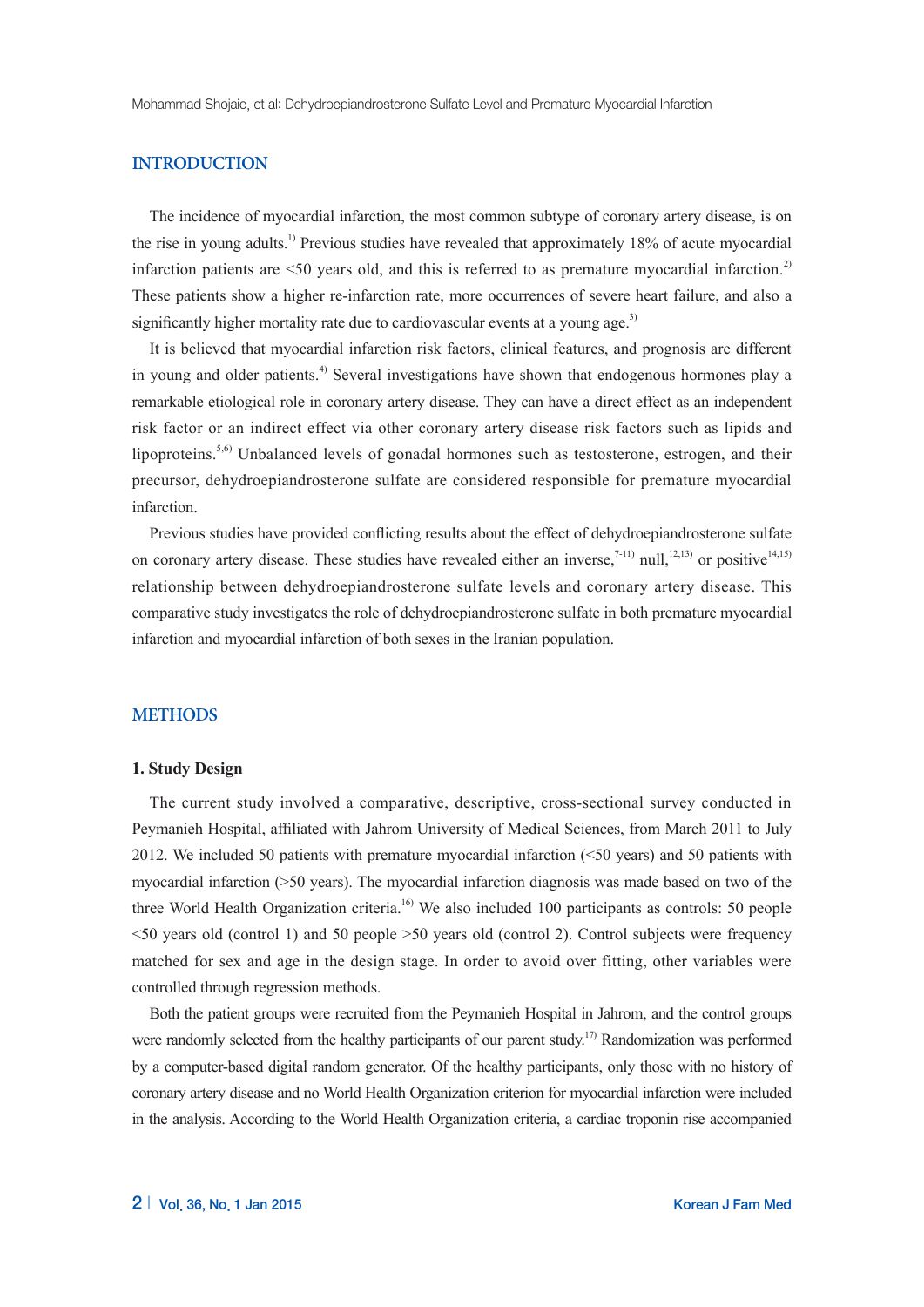by either typical symptoms, pathological Q waves, ST elevation, or depression or coronary intervention are diagnostic of myocardial infarction. Patients and controls who had a history of endocrine conditions such as pituitary disease or adrenal gland disease and hormone replacement therapy, women with ovarian disease, and individuals reporting the use of any medications with the potential to alter lipid, lipoprotein, or hormone levels were excluded. Additionally, those with a history of cancer were excluded since dehydroepiandrosterone sulfate could have antiproliferative effects and also because lower levels have been implicated in the etiology of various kinds of cancers.<sup>9,18,19)</sup> Information on these variables was obtained by interviewing patients and/or their family. The study protocol was approved by the review board and ethics committee of Jahrom University of Medical Sciences. Written informed consents were obtained from all recruited patients after they were fully informed about the study protocol.

#### **2. Study Protocol**

All patients underwent a complete history taking and a physical examination by a cardiologist. The information was recorded in a questionnaire consisting of age, sex, current smoking (smoking within 1 year), diabetes mellitus (symptoms of diabetes plus casual plasma glucose concentration >200 mg/dL, fasting plasma glucose concentration  $>126$  mg/dL, 2-hour plasma glucose concentration  $>200$  mg/dL during 75 g oral glucose tolerance test, or receiving medication for diabetes mellitus) and hypertension (>140/90 mm Hg or receiving antihypertensives), family history of coronary artery disease (in firstdegree relative), and administration of any medication.

A peripheral venous blood sample was obtained at study initiation from all patients in the control groups and at the time of admission in those with myocardial infarction. Dehydroepiandrosterone sulfate concentrations were assessed by enzyme-linked immunosorbent assay (ELISA; DIA-PRO, Rome, Italy) according to the manufacturer's instruction from serum samples, which were stored at −70°C for an average of 6 months. Another sample was obtained after 12 hours of fasting and sent to the laboratory to measure the serum total cholesterol, high density lipoprotein cholesterol, and fasting blood sugar using the enzymatic method. Hypercholesterolemia was considered as a fasting serum total cholesterol level of 240 mg/dL or higher or if the patient was being treated with lipid-lowering medication. All measurements were performed in the hospital facilities according to standardized protocols. The inter-assay and intra-assay coefficients of variation were performed <6% for all measurements.

#### **3. Statistical Analyses**

Fifty patients were included in each group so that the power of study was 90% to detect significant differences between various variables. All statistical analyses were performed using the SPSS ver. 15.0 (SPSS Inc., Chicago, IL, USA). Chi-square test was employed to compare the categorical parameters between patients and their controls. Furthermore, t-test was employed to compare the continuous parameters. Univariate and multivariate logistic regression analyses were performed to evaluate predictors of premature myocardial infarction and myocardial infarction. P < 0.05 was considered statistically significant.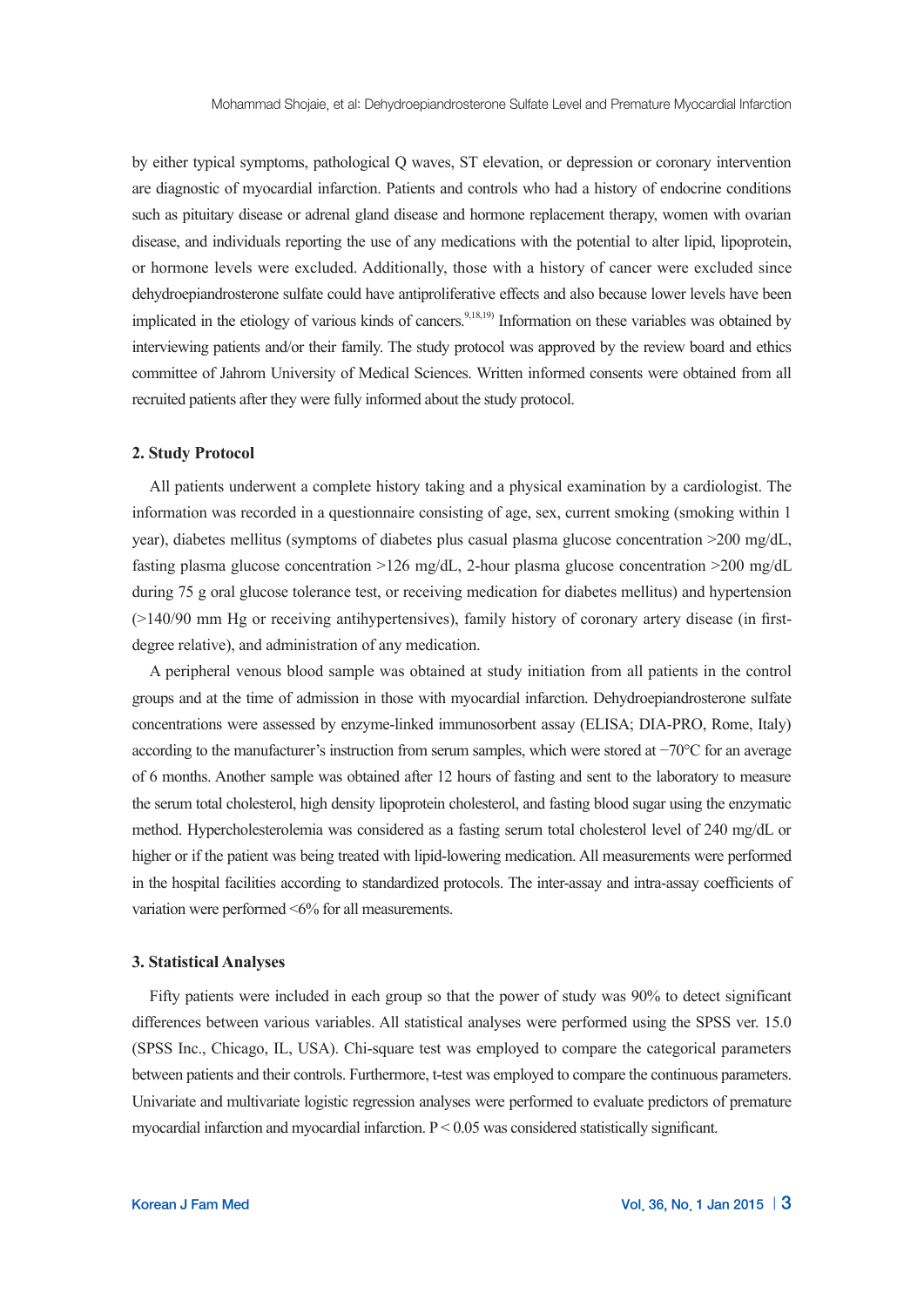Mohammad Shojaie, et al: Dehydroepiandrosterone Sulfate Level and Premature Myocardial Infarction

## **RESULTS**

Overall, 200 participants were included: 50 with premature myocardial infarction, 50 with myocardial infarction, and 50 participants as control group for each of the two patient groups. The mean age of the patients with premature myocardial infarction and control 1 group was  $44.4 \pm 3.8$  and  $45.5 \pm 2.5$  years, respectively; it was  $58.0 \pm 5.8$  and  $56.0 \pm 4.4$  years for the myocardial infarction patients and control 2 group, respectively. Baseline characteristics and lipid profile of each group are shown in Table 1. According to Table 2, the mean ages are not significantly different between patients and their control groups. Moreover, it reveals no differences between premature myocardial infarction and myocardial infarction patients and their control groups regarding risk factors. In a similar manner, myocardial infarction patients had no significant differences with their control group and with premature myocardial infarction patients in the risk factors. Dehydroepiandrosterone sulfate level was significantly higher in premature myocardial infarction patients compared with control 1 group ( $P = 0.002$ ), while myocardial infarction patients did not have significant differences with control 2 group ( $P = 0.256$ ) (Figure 1). Furthermore, the dehydroepiandrosterone sulfate level was higher in premature myocardial infarction patients compared with myocardial infarction patients ( $P < 0.001$ ). On the other hand, the difference between male and female premature myocardial infarction patients was not significant ( $P =$ 0.095). In univariate and multivariate logistic regression analysis, dehydroepiandrosterone sulfate level was found to be an independent predictor of premature myocardial infarction (Table 2).

| Characteristic                | Premature MI      | Control 1       | P-value | MI patients               | Control 2       | P-value |
|-------------------------------|-------------------|-----------------|---------|---------------------------|-----------------|---------|
| Age $(y)$                     | $44.4 \pm 3.8$    | $45.5 \pm 2.5$  | 0.090   | $58.0 \pm 5.8$            | $56.0 \pm 4.4$  | 0.091   |
| <b>Sex</b>                    |                   |                 |         |                           |                 |         |
| Male                          | 6(72)             | 34(68)          | 0.663   | 29(58)                    | 33(66)          | 0.410   |
| Female                        | 14(28)            | 16(32)          |         | 21(42)                    | 17(34)          |         |
| Current smoking               | 21 (42)           | 23(46)          | 0.691   | 20(40)                    | 17(35)          | 0.539   |
| Hypertension                  | 11(22)            | 10(20)          | 0.236   | 17(35)                    | 9(18)           | 0.069   |
| DHEAS (ug/mL)                 | $1.67 \pm 0.85^*$ | $1.18 \pm 0.68$ | 0.002   | $0.89 \pm 0.88^{\dagger}$ | $1.04 \pm 0.68$ | 0.256   |
| Diabetes mellitus             | 16(32)            | 10(20)          | 0.175   | 19(38)                    | 13(26)          | 0.202   |
| Hypercholesterolemia          | 13 (26)           | 14(28)          | 0.82    | 13(26)                    | 16(32)          | 0.513   |
| Low high density lipoprotein  | 18(36)            | 13(26)          | 0.513   | 10(20)                    | 11(22)          | 0.398   |
| Cardiovascular family history | 29(58)            | 28(56)          | 0.84    | 31(62)                    | 26(52)          | 0.313   |

Table 1. Baseline characteristics and lipid profile of patients with premature myocardial infarction (<50 y of age) and MI  $($ >50 y of age)

Values are presented as mean  $\pm$  SD or number (%).

DHEAS: dehydroepiandrosterone sulfate, MI: myocardial infarction.

\*Serum DHEAS level was not significantly different between men and women with premature MI ( $P = 0.085$ ). † Serum DHEAS level was significantly different between the premature MI and MI groups (P < 0.05).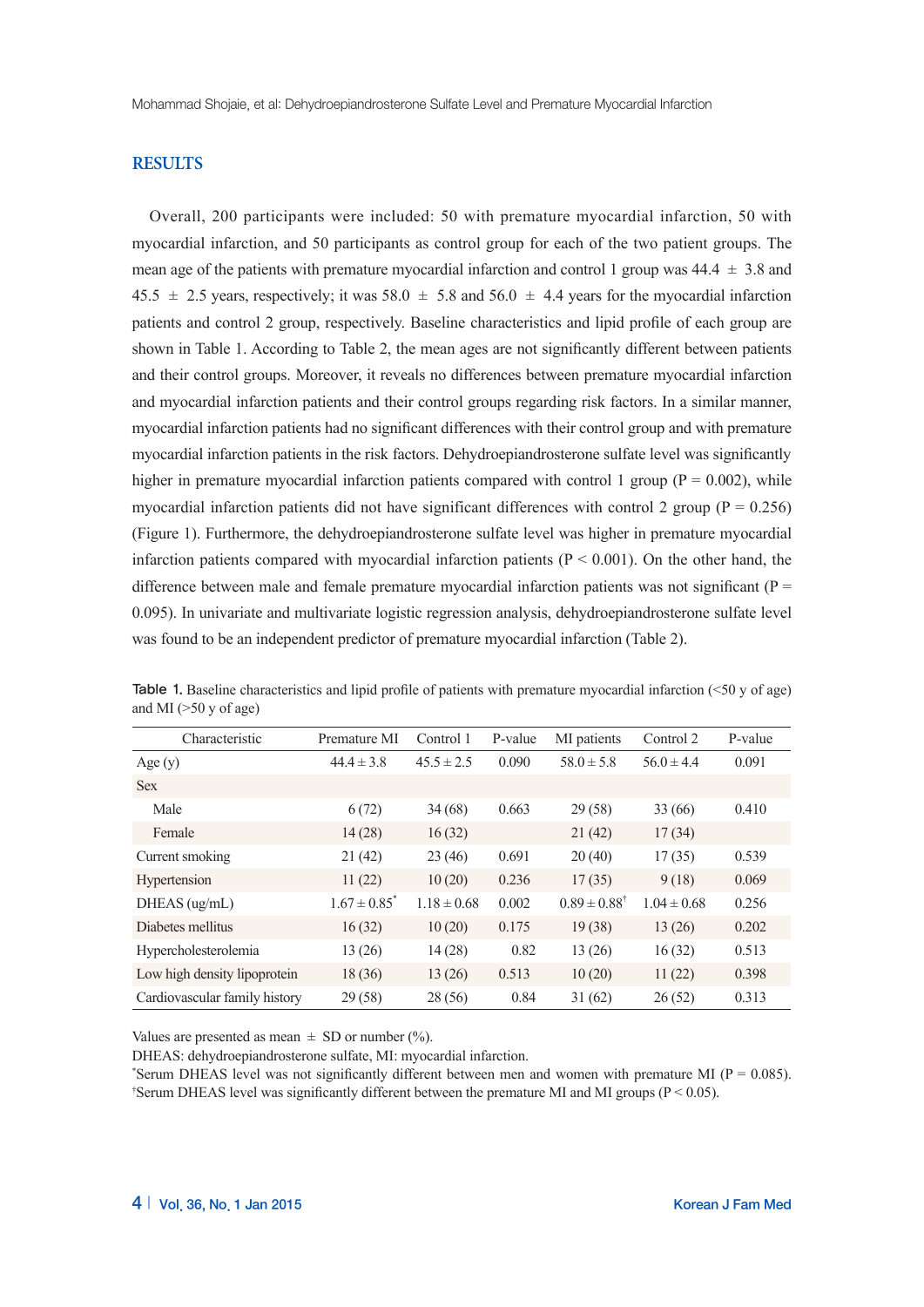|                                                              | Univariate analysis    |         | Multivariate analysis <sup>*</sup> |         |  |
|--------------------------------------------------------------|------------------------|---------|------------------------------------|---------|--|
| Variable                                                     | OR (95% CI)            | P-value | OR (95% CI)                        | P-value |  |
| DHEAS serum level in premature MI $\,$ 2.282 (1.316 – 3.958) |                        | 0.003   | $2.65(1.448 - 4.877)$              | 0.002   |  |
| DHEAS serum level in MI                                      | $0.697(0.374 - 1.300)$ | 0.256   | $0.680(0.332 - 1.393)$             | 0.292   |  |

Table 2. DHEAS level in premature MI and MI patients in univariate and multivariate logistic regression. The DHEAS serum level was significantly associated with premature MI

DHEAS: dehydroepiandrosterone sulfate, MI: myocardial infarction, OR: odds ratio, CI: confidence interval. \* Variable included in the model: age, sex, current smoking, hypertension, diabetes mellitus, hypercholesterolemia, low high density lipoprotein, and family history of cardiovascular disease.



Figure 1. Median DHEAS level in each group of participants. T-test was employed to compare the DHEAS level between the cases and their controls. DHEAS level was significantly higher in patients with premature MI as compared with controls. DHEAS: dehydroepiandrosterone sulfate, MI: myocardial infarction.

### **DISCUSSION**

Ischemic heart disease is the leading cause of mortality in high-income countries and the second leading cause in middle-income countries.<sup>20)</sup> Understanding the pathogenesis and identifying its risk factors is important for prevention and effective treatment of this disease. The purpose of this matched case-control study was to investigate the plasma dehydroepiandrosterone sulfate levels in premature myocardial infarction (age <50 years) and myocardial infarction (age >50 years) patients. We found that there is a positive relationship between the dehydroepiandrosterone sulfate level and premature myocardial infarction but not between the dehydroepiandrosterone sulfate level and myocardial infarction. There is still controversy surrounding the role of dehydroepiandrosterone sulfate in myocardial infarction.

The only study conducted so far on a comparison of dehydroepiandrosterone sulfate levels in premature myocardial infarction was by Mitchell et al.<sup>21)</sup> and involved only men. This study indicated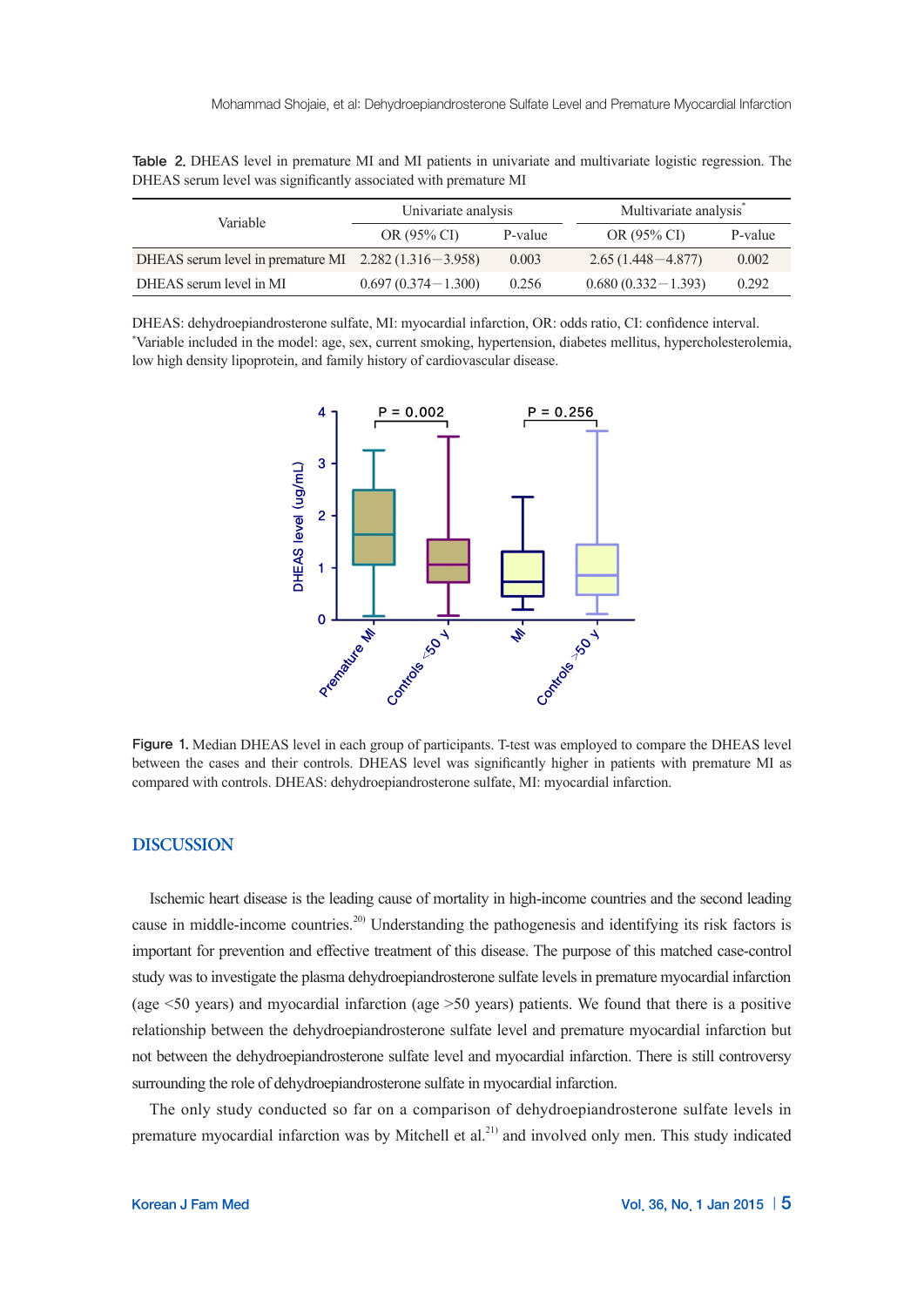an inverse relationship between serum dehydroepiandrosterone sulfate levels and premature myocardial infarction in men. Our study does not confirm that dehydroepiandrosterone sulfate level is always indicative of better health.

Several studies have revealed that low levels of dehydroepiandrosterone sulfate may be related to diseases such as cancer, osteoporosis, deterioration of lipid metabolism, and neurological problems.<sup>22-25)</sup> Some studies have provided evidence indicating that a low serum dehydroepiandrosterone sulfate level is associated with cardiovascular disease, whereas some others have shown no association between serum dehydroepiandrosterone sulfate level and cardiovascular disease.<sup>9,26,27)</sup> Similar to the results of our study, some studies have indicated a positive association between dehydroepiandrosterone sulfate and cardiovascular disease, $14,15$  However, these studies were performed only on women. Some believe that there is no association between dehydroepiandrosterone sulfate level and cardiovascular disease in women but that there is an inverse relation in men. However, our study shows a significantly higher dehydroepiandrosterone sulfate plasma level in premature myocardial infarction patients in both men and women. The dehydroepiandrosterone sulfate plasma level was also similar between men and women.

A study with results similar to ours, reported an odds ratio of 6.48 for the dehydroepiandrosterone sulfate level when it was justified for age. Unlike our results, this study, which was performed on middle-aged men, reported a risk association with dehydroepiandrosterone sulfate serum level in older patients but not with the younger patients.<sup>17</sup> Although our study revealed an odds ratio of 2.65 in premature myocardial infarction patients, when it was adjusted for other major risk factors, no risk was associated with high dehydroepiandrosterone sulfate levels in myocardial infarction patients. The initial analysis of the Rancho Bernardo Study<sup>28)</sup> on 30 deaths from coronary artery disease, during a 12-year follow-up of postmenopausal women 60 to 79 years of age, indicated that although dehydroepiandrosterone sulfate levels were unrelated to the risk of fatal cardiovascular disease in women, they were associated with several major cardiovascular disease risk factors. A probable explanation was that a steroid biosynthetic defect of the adrenal glands or functional adrenal hyperplasia caused increased chronic heart disease risk, which is associated with high dehydroepiandrosterone sulfate levels. Our study shows that this higher levels of dehydroepiandrosterone sulfate are independent of some of the common risk factors of myocardial infarction, such as current smoking, hypertension, hypercholesterolemia, diabetes mellitus, hypertriglyceridemia, and family history of cardiovascular conditions (if any member of first relative family had coronary artery disease).

The reasons for the association between the dehydroepiandrosterone sulfate level and coronary artery disease are not clear. A cohort study on postmenopausal women demonstrated increased risk of myocardial infarction at higher testosterone levels.<sup>29)</sup> Dehydroepiandrosterone sulfate is a precursor of sex hormones such as testosterone and estrogen. A possible explanation for the positive relationship between serum dehydroepiandrosterone sulfate level and premature myocardial infarction can be the effect of dehydroepiandrosterone sulfate via other sex hormones such as testosterone. On the other hand, dehydroepiandrosterone sulfate level was higher in premature myocardial infarction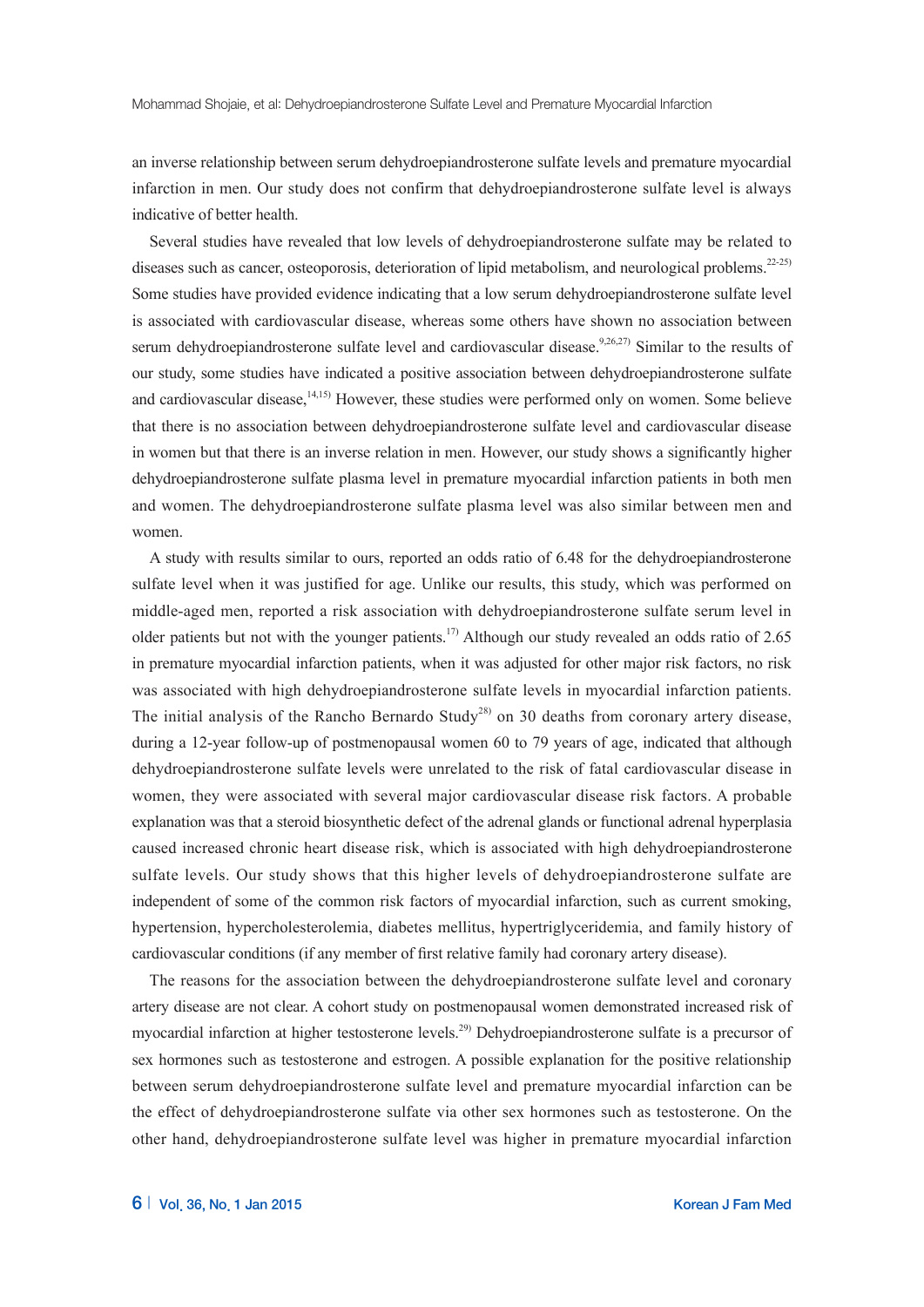patients compared with myocardial infarction patients. This may be due to characteristics of dehydroepiandrosterone sulfate, the level of which declines with age. $30$ 

We tried to exclude the role of confounding factors by adjusting for some of the major risk factors of myocardial infarction, using multivariate regression analysis. However, some factors such as body mass index, physical activity, alcohol use, low density lipoprotein cholesterol, triglycerides, C-reactive protein, and menopausal status were not included in the model.

 Similar to other studies, our study also has limitations. However, this was the first comparative study performed on both premature myocardial infarction and myocardial infarction patients in both men and women. The result reveals that higher levels of serum dehydroepiandrosterone sulfate are associated with premature myocardial infarction but not with myocardial infarction and that this association is independent of the effects of other major risk factors.

## **CONFLICT OF INTEREST**

No potential conflict of interest relevant to this article was reported.

#### **ACKNOWLEDGMENTS**

We would like to thank all the patients and their respectful families who participated in the present study. This study is the thesis of Dr. Abtahian, which was supported by the authorities of Jahrom University of Medical Sciences. The authors would like to thank Dr. Nasrin Shokrpour for editorial assistance and Mrs Sareh Roosta for statistical analysis at the Center for Development of Clinical Research of Nemazee Hospital. Additionally, authors would like to thank the Arshan group for editorial assistance.

#### **REFERENCES**

- 1. He J, Gu D, Wu X, Reynolds K, Duan X, Yao C, et al. Major causes of death among men and women in China. N Engl J Med 2005;353:1124-34.
- 2. Sarraf-Zadegan N, Sayed-Tabatabaei FA, Bashardoost N, Maleki A, Totonchi M, Habibi HR, et al. The prevalence of coronary artery disease in an urban population in Isfahan, Iran. Acta Cardiol 1999;54:257-63.
- 3. Fournier JA, Cabezon S, Cayuela A, Ballesteros SM, Cortacero JA, Diaz De La Llera LS. Long-term prognosis of patients having acute myocardial infarction when </=40 years of age. Am J Cardiol 2004;94:989-92.
- 4. Chen L, Chester M, Kaski JC. Clinical factors and angiographic features associated with premature coronary artery disease. Chest 1995;108:364-9.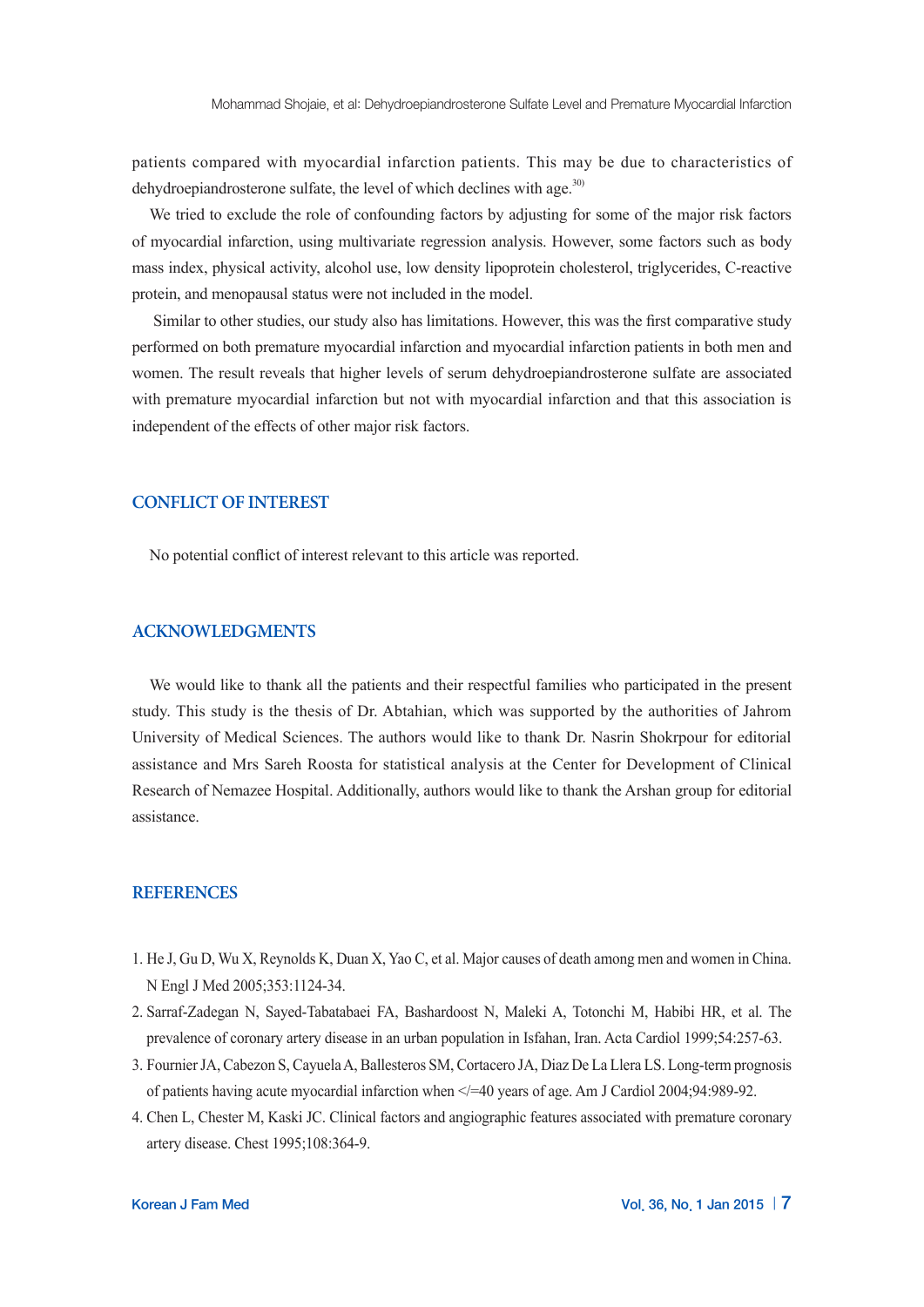- 5. Crandall CJ, Barrett-Connor E. Endogenous sex steroid levels and cardiovascular disease in relation to the menopause: a systematic review. Endocrinol Metab Clin North Am 2013;42:227-53.
- 6. Xu L, Freeman G, Cowling BJ, Schooling CM. Testosterone therapy and cardiovascular events among men: a systematic review and meta-analysis of placebo-controlled randomized trials. BMC Med 2013;11:108.
- 7. Traish AM, Kang HP, Saad F, Guay AT. Dehydroepiandrosterone (DHEA): a precursor steroid or an active hormone in human physiology. J Sex Med 2011;8:2960-82.
- 8. Dumas de la Roque E, Savineau JP, Bonnet S. Dehydroepiandrosterone: a new treatment for vascular remodeling diseases including pulmonary arterial hypertension. Pharmacol Ther 2010;126:186-99.
- 9. Ohlsson C, Labrie F, Barrett-Connor E, Karlsson MK, Ljunggren O, Vandenput L, et al. Low serum levels of dehydroepiandrosterone sulfate predict all-cause and cardiovascular mortality in elderly Swedish men. J Clin Endocrinol Metab 2010;95:4406-14.
- 10. Bonnet S, Paulin R, Sutendra G, Dromparis P, Roy M, Watson KO, et al. Dehydroepiandrosterone reverses systemic vascular remodeling through the inhibition of the Akt/GSK3-{beta}/NFAT axis. Circulation 2009;120:1231-40.
- 11. Feldman HA, Johannes CB, Araujo AB, Mohr BA, Longcope C, McKinlay JB. Low dehydroepiandrosterone and ischemic heart disease in middle-aged men: prospective results from the Massachusetts Male Aging Study. Am J Epidemiol 2001;153:79-89.
- 12. Shibli-Rahhal A, Haynes W, Sinkey C, Dillon J. Effect of dehydroepiandrosterone (DHEA) on vascular function in postmenopausal women with diabetes: a randomized controlled trial. J Diabetes Res Clin Metab 2012;1:13.
- 13. Boxer RS, Kleppinger A, Brindisi J, Feinn R, Burleson JA, Kenny AM. Effects of dehydroepiandrosterone (DHEA) on cardiovascular risk factors in older women with frailty characteristics. Age Ageing 2010;39:451-8.
- 14. Page JH, Ma J, Rexrode KM, Rifai N, Manson JE, Hankinson SE. Plasma dehydroepiandrosterone and risk of myocardial infarction in women. Clin Chem 2008;54:1190-6.
- 15. Johannes CB, Stellato RK, Feldman HA, Longcope C, McKinlay JB. Relation of dehydroepiandrosterone and dehydroepiandrosterone sulfate with cardiovascular disease risk factors in women: longitudinal results from the Massachusetts Women's Health Study. J Clin Epidemiol 1999;52:95-103.
- 16. Mendis S, Thygesen K, Kuulasmaa K, Giampaoli S, Mahonen M, Ngu Blackett K, et al. World Health Organization definition of myocardial infarction: 2008-09 revision. Int J Epidemiol 2011;40:139-46.
- 17. Zarei S, Bigizadeh S, Pourahmadi M, Ghobadifar MA. Chronic pain and its determinants: a population-based study in Southern Iran. Korean J Pain 2012;25:245-53.
- 18. Lopez-Marure R, Contreras PG, Dillon JS. Effects of dehydroepiandrosterone on proliferation, migration, and death of breast cancer cells. Eur J Pharmacol 2011;660:268-74.
- 19. Heinonen PK, Koivula T, Pystynen P. Decreased serum level of dehydroepiandrosterone sulfate in postmenopausal women with ovarian cancer. Gynecol Obstet Invest 1987;23:271-4.
- 20. World Health Organization. Fact sheet: the top 10 causes of death [Internet]. Geneva: World Health Organization; 2011 [cited 2013 Feb 6]. Available from: http://who.int/mediacentre/factsheets/fs310/en/.